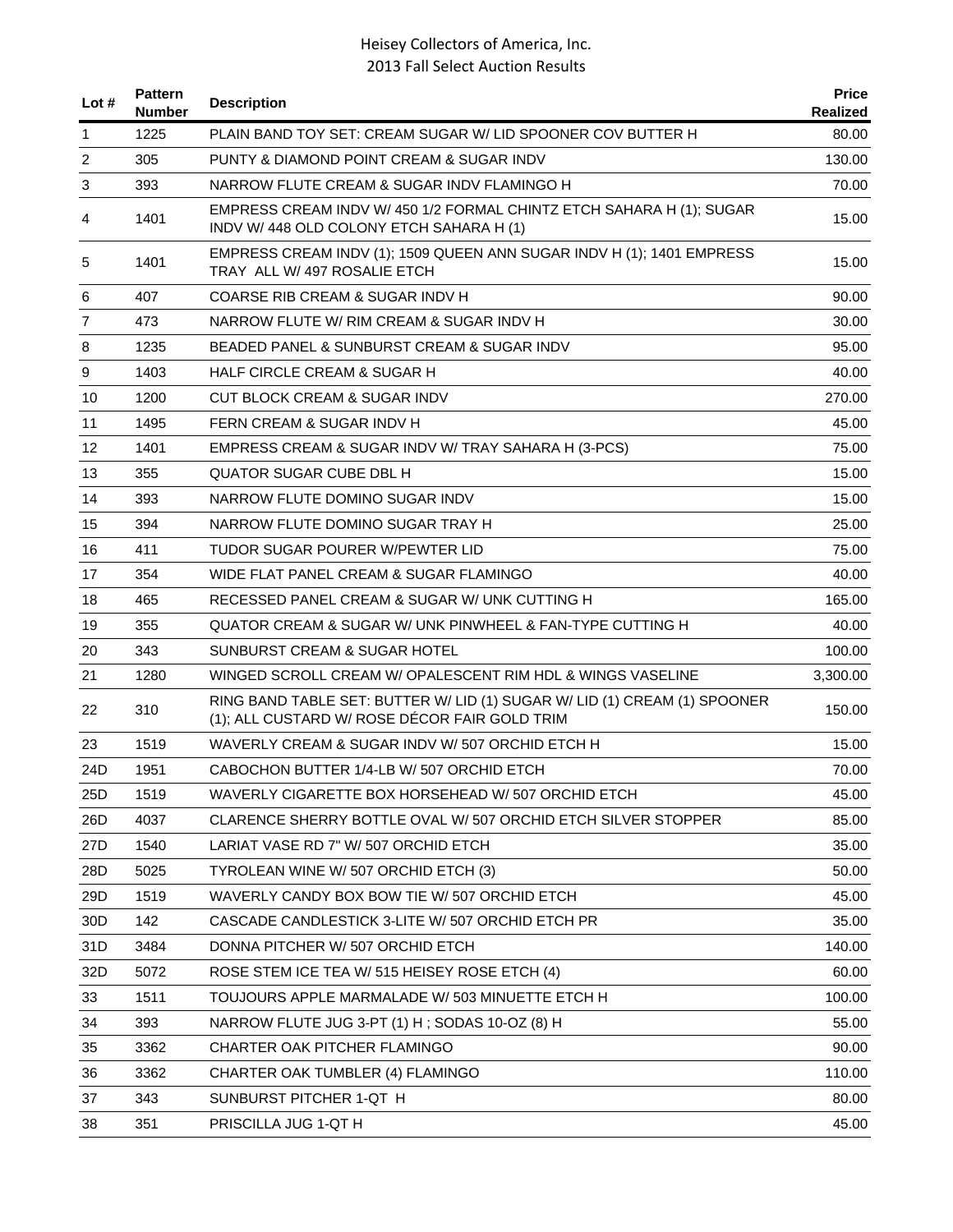| Lot $#$         | <b>Pattern</b><br><b>Number</b> | <b>Description</b>                                                             | <b>Price</b><br>Realized |
|-----------------|---------------------------------|--------------------------------------------------------------------------------|--------------------------|
| 39D             | 4161                            | LITTLE KING PITCHER (1) & SODA 5-OZ (4) ALL W/ 499 GOOD MORNING ETCH           | 400.00                   |
| 40              | 1252                            | TWIST JUG 1-QT MOONGLEAM H                                                     | 130.00                   |
| 41              | 1235                            | <b>BEADED PANEL &amp; SUNBURST WATER BOTTLE</b>                                | 60.00                    |
| 42              | 3480                            | KOORS JUG 3-PT D/O MOONGLEAM HDL & FT                                          | 90.00                    |
| 43              | 517                             | JUG H W/ UNK FLORAL CUTTING (1); 197 TUMBLE-UP TUMBLER H W/ UNK CUTTING<br>(1) | 85.00                    |
| 44D             | 4091                            | KIMBERLY CORDIAL ZIRCON BOWL                                                   | 370.00                   |
| 45D             | 3390                            | CARCASSONNE CORDIAL ALEXANDRITE BOWL                                           | 200.00                   |
| 46              | 1503                            | CRYSTOLITE CORDIAL (2) H                                                       | 30.00                    |
| 47              | 4083                            | STANHOPE COCKTAIL 3 1/2-OZ ZIRCON BOWL AND FT                                  | 80.00                    |
| 48              | 4083                            | STANHOPE GOBLET ZIRCON BOWL & FT                                               | 130.00                   |
| 49              | 3404                            | SPANISH GOBLET 10-OZ COBALT BOWL (2)                                           | 175.00                   |
| 50              | 3404                            | SPANISH COCKTAIL TANGERINE BOWL                                                | 170.00                   |
| 51              | 3404                            | SPANISH CHAMPAGNE TANGERINE BOWL                                               | 150.00                   |
| 52              | 5072                            | ROSE STEM CLARET W/ BUSTOFF                                                    | 15.00                    |
| 53              | 3312                            | GAYOSO GOBLET 11-OZ W/O W/ 168 ADAM ETCH H                                     | 15.00                    |
| 54              | 433                             | <b>GREEK KEY CHAMPAGNE H</b>                                                   | 25.00                    |
| 55 <sub>D</sub> | 419                             | SUSSEX GOBLET 10-OZ COBALT BOWL                                                | 180.00                   |
| 56              | 419                             | SUSSEX GOBLET 8-OZ MOONGLEAM BOWL H                                            | 50.00                    |
| 57              | 4004                            | <b>IMPROMPTU GOBLET</b>                                                        | 35.00                    |
| 58              | 337                             | TOURAINE GOBLET 8-OZ LITE AMBER H                                              | 35.00                    |
| 59              | 5077                            | LEGIONNAIRE COCKTAIL SULTANA STEM                                              | 45.00                    |
| 60              | 5077                            | LEGIONNAIRE ICE TEA SULTANA PAPER LABEL                                        | 75.00                    |
| 61              | 6092                            | CABOCHON SODA 12-0Z SULTANA BASE PAPER LABEL                                   | 65.00                    |
| 62              | 3366                            | TROJAN COCKTAIL 3 OZ W/445 TROJAN ETCH W/MOONGLEAM STEM/FT H                   | 25.00                    |
| 63D             | 373                             | OLD WILLIAMSBURG GOBLET ALEXANDRITE                                            | 1,100.00                 |
| 64              | 1567                            | PLANTATION CANDLEBLOCK PR                                                      | 120.00                   |
| 65              | 113                             | <b>MARS CANDLESTICK 1-LITE PR</b>                                              | 20.00                    |
| 66              | $\mathbf{3}$                    | MARLBORO CANDLESTICK PR                                                        | 55.00                    |
| 67              | 133                             | SWAN HANDLE CANDLESTICK 6" SAHARA PR                                           | 240.00                   |
| 68              | 133                             | SWAN HANDLE FLORAL BOWL SAHARA                                                 | 75.00                    |
| 69              | 129                             | TRICORN CANDLESTICK 3-LITE MOONGLEAM H PR                                      | 120.00                   |
| 70              | 15                              | FLORAL BLOCK W/ 123 MERCURY CANDLE INSERT 5" MOONGLEAM (2 PCS)                 | 110.00                   |
| 71              | 15                              | DUCK INSERT ONLY MOONGLEAM                                                     | 70.00                    |
| 72              | 15                              | FLORAL BLOCK W/ 123 MERCURY CANDLE INSERT 5" FLAMINGO (2 PCS)                  | 85.00                    |
| 73              | 15                              | DUCK INSERT ONLY FLAMINGO                                                      | 60.00                    |
| 74              | 1567                            | PLANTATION CANDLESTICK 2-LITE PR                                               | 45.00                    |
| 75              | 1567                            | PLANTATION BOWL FLORAL CRIMPED 12"                                             | 70.00                    |
| 76              | 1404                            | OLD SANDWICH CANDLESTICK 1-LITE H PR                                           | 40.00                    |
| 77              | 417                             | DOUBLE RIB & PANEL BASKET W/ GOLD DECOR FLAMINGO H                             | 120.00                   |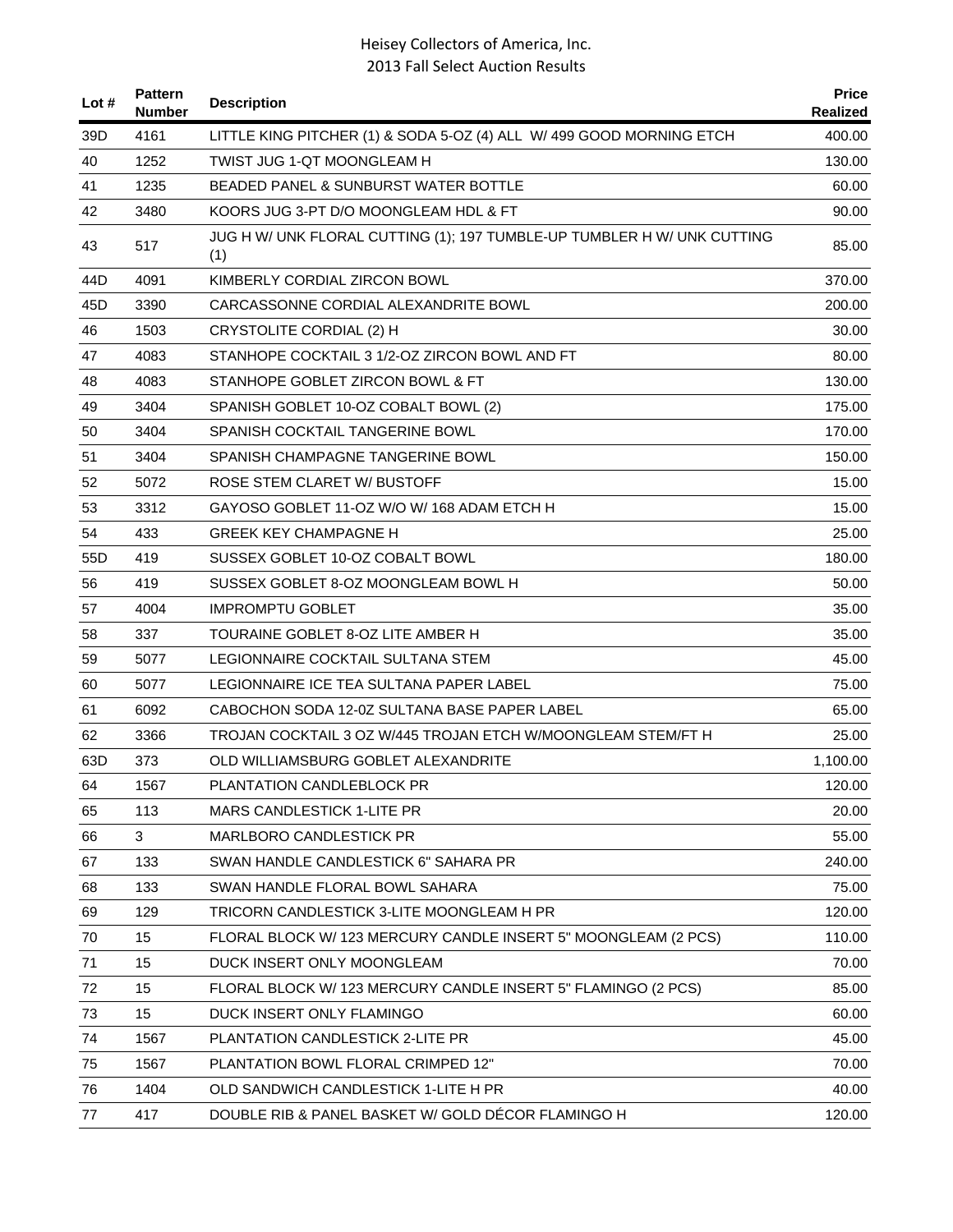| Lot #           | <b>Pattern</b><br><b>Number</b> | <b>Description</b>                                           | <b>Price</b><br>Realized |
|-----------------|---------------------------------|--------------------------------------------------------------|--------------------------|
| 78              | 462                             | PLAIN HEXAGON BASKET 8" W/ UNK CUTTING W/ GOLD FILL          | 85.00                    |
| 79              | 350                             | PINWHEEL & FAN BASKET 7"                                     | 120.00                   |
| 80              | 461                             | BANDED PICKET BASKET FLAMINGO PARTIAL FLAMINGO LABEL         | 120.00                   |
| 81              | 417                             | DOUBLE RIB & PANEL BASKET H                                  | 90.00                    |
| 82              | 477                             | <b>HEISEY HAIRPIN BASKET H</b>                               | 450.00                   |
| 83              | 463                             | <b>BONNET BASKET 9" H</b>                                    | 100.00                   |
| 84              | 459                             | ROUND COLONIAL BASKET FROSTED H                              | 300.00                   |
| 85              | 1                               | <b>RINGNECK PHEASANT</b>                                     | 55.00                    |
| 86D             | 1550                            | <b>FISH CANDLESTICK PR</b>                                   | 150.00                   |
| 87D             | 1550                            | <b>FISH BOWL</b>                                             | 175.00                   |
| 88D             | 4                               | <b>SWAN</b>                                                  | 425.00                   |
| 89D             | 5                               | <b>CYGNET</b>                                                | 130.00                   |
| 90 <sub>D</sub> | 1522                            | <b>COLT STANDING AMBER</b>                                   | 300.00                   |
| 91D             | 1                               | <b>AIREDALE</b>                                              | 310.00                   |
| 92D             | 1                               | <b>DONKEY</b>                                                | 120.00                   |
| 93D             | 100                             | <b>ASIATIC PHEASANT</b>                                      | 130.00                   |
| 94 <sub>D</sub> | 1                               | POUTER PIGEON                                                | 475.00                   |
| 95 <sub>D</sub> | 1                               | <b>HORSEHEAD TOY PAPER LABEL</b>                             | 50.00                    |
| 96D             | 7002                            | RAMSHEAD STOPPER NOT GROUND                                  | 50.00                    |
| 97 <sub>D</sub> | 1                               | <b>MINUET GIRL</b>                                           | 150.00                   |
| 98              | 12                              | MALLARD WINGS UP (1); 11 WINGS HALF (1) H; 10 WINGS DOWN (1) | 200.00                   |
| 99              | 14                              | KINGFISHER FLORAL BLOCK FLAMINGO                             | 100.00                   |
| 100D            | 1401                            | EMPRESS LION HEAD FLORAL BOWL FLARED                         | 90.00                    |
| 101             | 1428                            | WARWICK VASE 2 1/2" INDV COBALT H PR                         | 130.00                   |
| 102             | 1428                            | WARWICK VASE 5" COBALT H PR                                  | 160.00                   |
| 103D            | 1420                            | <b>TULIP VASE COBALT</b>                                     | 375.00                   |
| 104             | 1280                            | WINGED SCROLL SWING VASE 7" CUSTARD W/ POOR GOLD DECOR       | 80.00                    |
| 105             | 1413                            | CATHEDRAL VASE FLARED H                                      | 25.00                    |
| 106             | 4157                            | STEELE VASE MOONGLEAM                                        | 75.00                    |
| 107             | 4204                            | JOYCE VASE D/O MOONGLEAM                                     | 200.00                   |
| 108             | 1485                            | SATURN VASE 7" FLARED ZIRCON H                               | 270.00                   |
| 109             | 1255                            | PINEAPPLE & FAN VASE 6" WORN GOLD                            | 30.00                    |
| 110             | 1255                            | PINEAPPLE & FAN VASE 10"                                     | 45.00                    |
| 111             | 358                             | SOLITAIRE ASHTRAY SAHARA                                     | 95.00                    |
| 112             | 1280                            | WINGED SCROLL CIGARETTE HOLDER CUSTARD GOLD DECOR            | 55.00                    |
| 113             | 355                             | ASHTRAY - MATCH HOLDER H NOT FROSTED                         | 350.00                   |
| 114D            | 1401                            | EMPRESS ASHTRAY ALEXANDRITE                                  | 100.00                   |
| 115D            | 1401                            | <b>EMPRESS ASHTRAY MOONGLEAM</b>                             | 65.00                    |
| 116             | 1508                            | KREIMER CARD BOX - ASHTRAY W/ 501 BELL LE ROSE ETCH          | 35.00                    |
| 117             | 305                             | PUNTY & DIAMOND POINT SUGAR SIFTER                           | 100.00                   |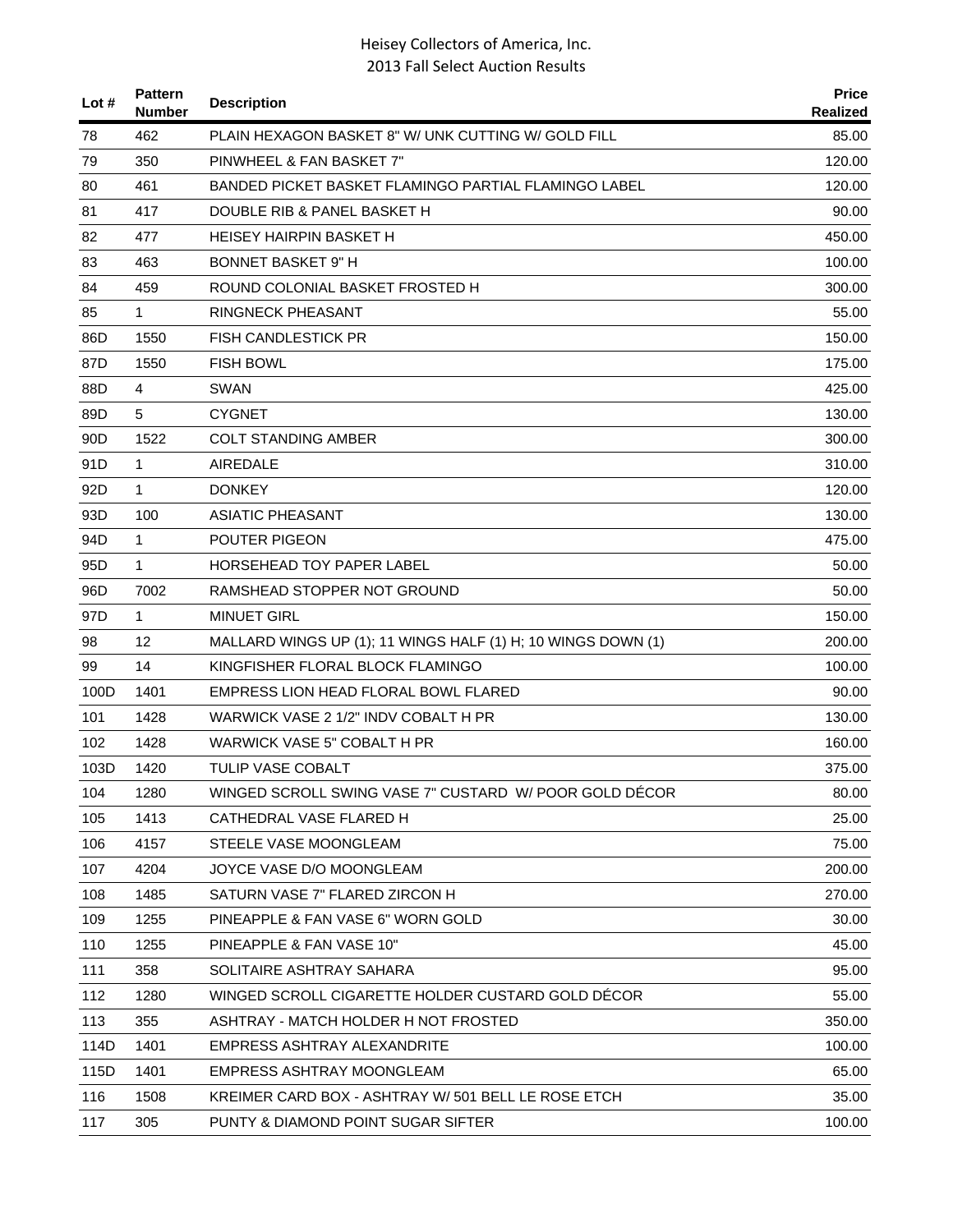| Lot # | <b>Pattern</b><br><b>Number</b> | <b>Description</b>                                                  | <b>Price</b><br>Realized |
|-------|---------------------------------|---------------------------------------------------------------------|--------------------------|
| 118   | 1250                            | <b>GROOVE &amp; SLASH PICKLE JAR</b>                                | 450.00                   |
| 119   | 1280                            | WINGED SCROLL CRUET CUSTARD W/ CRYSTAL STOPPER UNFINISHED           | 45.00                    |
| 120   | 310                             | RING BAND OIL 6-OZ W/ ROSE DÉCOR W/ GOLD TRIM                       | 35.00                    |
| 121   | 325                             | PILLOWS JELLY HDLD TRI-CORNER H                                     | 250.00                   |
| 122   | 352                             | FLAT PANEL HORSERADISH JAR                                          | 20.00                    |
| 123   | 352                             | FLAT PANEL LAVENDER JAR 1.5-OZ H                                    | 40.00                    |
| 124   | 354                             | WIDE FLAT PANEL LAVENDAR JAR 1-OZ H CLOUDY                          | 20.00                    |
| 125   | 354                             | WIDE FLAT PANEL LAVENDAR JAR 11-OZ H                                | 65.00                    |
| 126   | 354                             | WIDE FLAT PANEL CRUSHED FRUIT FTD W/ LID H                          | 75.00                    |
| 127   | 429                             | PLAIN PANEL RECESS OIL 6-OZ W/ UNK CUTTING                          | 75.00                    |
| 128   | 394                             | NARROW FLUTE MUSTARD W/LID W/2 SPOON H                              | 40.00                    |
| 129   | 393                             | NARROW FLUTE COMBINATION RELISH W/ LID 2-PRT H                      | 45.00                    |
| 130   | 353                             | MEDIUM FLAT PANEL SANITARY STRAW TRAY H                             | 135.00                   |
| 131   | 473                             | NARROW FLUTE W/ RIM PICKLE-OLIVE H                                  | 45.00                    |
| 132   | 472                             | NARROW FLUTE W/ RIM UNDERPLATE OVAL 6" H VASELINE                   | 180.00                   |
| 133   | 1255                            | PINEAPPLE & FAN CREAM SOUVENIR "GRANGER PICNIC 1902" OPAL           | 45.00                    |
| 134   | 310                             | RING BAND TOOTHPICK CUSTARD W/ ROSE & GOLD DECOR                    | 45.00                    |
| 135   | 394                             | NARROW FLUTE COTTAGE CHEESE 9" H                                    | 110.00                   |
| 136   | 433                             | GREEK KEY ICE TUB INDV W/ UNDERPLATE H (2 PCS)                      | 45.00                    |
| 137   | 393                             | NARROW FLUTE BANANA SPLIT FTD 9" H                                  | 25.00                    |
| 138   | 109                             | PETTICOAT DOLPHIN CANDLEHOLDER FLAMINGO PR                          | 225.00                   |
| 139   |                                 | 1184 / 109 PETTICOAT DOLPHIN COMPORT 7 1/2" FLAMINGO W/ UNK CUTTING | 150.00                   |
| 140   | 1405                            | <b>IPSWICH CENTERPIECE W/INSERT "A" PRISMS H</b>                    | 35.00                    |
| 141   | 1                               | <b>GEORGIAN CANDLESTICK</b>                                         | 15.00                    |
| 142   | 5                               | PATRICIAN TOY CANDLESTICK H PR                                      | 55.00                    |
| 143   | 300-4                           | OLD WILLIAMSBURG CANDELABRA 4-LITE PR                               | 375.00                   |
| 144   | 433                             | <b>GREEK KEY PLATE BUFFET 21" H</b>                                 | 900.00                   |
| 145   | $300-1$                         | OLD WILLIAMSBURG CANDELABRA 1-LITE 12" W/CUT BASES SAHARA H PR      | 180.00                   |
| 146   | 1428                            | WARWICK CANDLESTICK 2-LT SAHARA PR COLOR MIS-MATCH                  | 50.00                    |
| 147   | 135                             | EMPRESS CANDLESTICK 6" SAHARA PR W/ UNK CUTTING                     | 50.00                    |
| 148D  | 300                             | OLD WILLIAMSBURG CANDELABRA 1-LITE W/ ALEXANDRITE BOBECHES PR       | 375.00                   |
| 149   | 5039                            | PENGUIN DECANTER 1-QT                                               | 220.00                   |
| 150   | 4225                            | COBEL COCKTAIL SHAKER 1-QT W/463 EQUESTRIAN ETCH                    | 50.00                    |
| 151   | 4225                            | COBEL COCKTAIL SHAKER 1-QT W/467 TALLY HO ETCH                      | 55.00                    |
| 152   | 4002                            | AQUA CALIENTE COCKTAIL W/ 459 FISHERMAN ETCH                        | 55.00                    |
| 153   | 3397                            | GASCONY SODA 12-OZ W/455 SPORTSMAN ETCH                             | 20.00                    |
| 154   | 2401                            | OAKWOOD SODA 8-OZ W/ 2 TALL SAILBOAT ETCH                           | 15.00                    |
| 155   | 2052                            | BAR 2-1/2-OZ W/ 439 PIED PIPER ETCH                                 | 50.00                    |
| 156D  | 3381                            | CREOLE BAR 1-1/2 - OZ ALEXANDRITE                                   | 200.00                   |
| 157   | 1205 1/2                        | FANCY LOOP BAR EMERALD FAIR GOLD                                    | 25.00                    |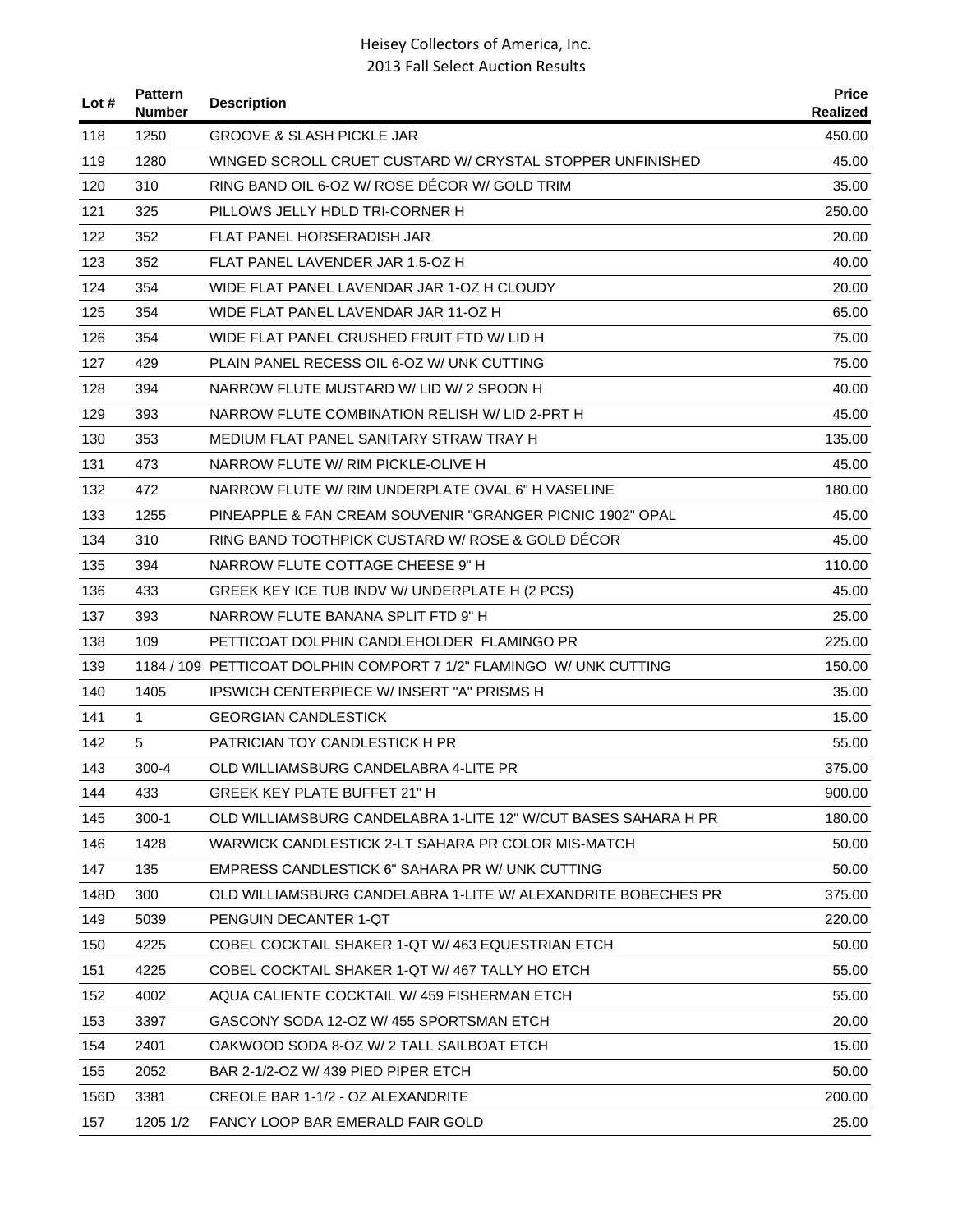| Lot # | <b>Pattern</b><br><b>Number</b> | <b>Description</b>                                                        | <b>Price</b><br><b>Realized</b> |
|-------|---------------------------------|---------------------------------------------------------------------------|---------------------------------|
| 158   | 1591                            | ELEPHANT MUG HDLD H                                                       | 120.00                          |
| 159   | 1404                            | OLD SANDWICH MUG 12-OZ H                                                  | 30.00                           |
| 160   | 1404                            | OLD SANDWICH MUG 18-OZ SAHARA H                                           | 110.00                          |
| 161   | 1434                            | TOM & JERRY MUG H                                                         | 40.00                           |
| 162   | 5048                            | ROOSTER HEAD COCKTAIL                                                     | 35.00                           |
| 163   | 5063                            | BANTAM ROOSTER COCKTAIL                                                   | 170.00                          |
| 164   | 5058                            | <b>GOOSE STEM SHERRY</b>                                                  | 60.00                           |
| 165   | 4224                            | STEEPLE CHASE COCKTAIL SAHARA BOWL                                        | 25.00                           |
| 166   | 1252                            | TWIST ICE BUCKET MOONGLEAM H                                              | 25.00                           |
| 167   | 1503                            | CRYSTOLITE BITTERS BOTTLE                                                 | 35.00                           |
| 168D  | 10                              | <b>MUDDLER MOONGLEAM</b>                                                  | 190.00                          |
| 169   | 1220                            | PUNTY BAND TUMBLER SOUVENIR "MOUNT GRETNA, PA" CUSTARD W/ ROSE<br>DÉCOR H | 15.00                           |
| 170   | 1170                            | PLEAT & PANEL TUMBLER 8-OZ FLAMINGO H                                     | 25.00                           |
| 171   | 167                             | <b>TUMBLER H</b>                                                          | 15.00                           |
| 172   | 1624                            | <b>PATIO TUMBLER SULTANA</b>                                              | 40.00                           |
| 173D  | 3397                            | GASCONY SODA 12-OZ TANGERINE BOWL                                         | 90.00                           |
| 174   | 3390                            | CARCASSONNE GOBLET LOW ALEXANDRITE BOWL                                   | 95.00                           |
| 175D  | 3390                            | CARCASSONNE SODA 12-OZ ALEXANDRITE BOWL (2)                               | 160.00                          |
| 176D  | 3357                            | KING ARTHUR GOBLET FLAMINGO STEM & FT                                     | 15.00                           |
| 177D  | 4091                            | KIMBERLY GOBLET W/ 1015 DOLLY MADISON ROSE CUTTING                        | 15.00                           |
| 178D  | 3350                            | WABASH GOBLET W/ 440 FRONTENAC ETCH MOONGLEAM STEM & FT                   | 25.00                           |
| 179D  | 3344                            | CAROLINA GOBLET W/ 679 WINDSOR CUTTING                                    | 15.00                           |
| 180D  | 5092                            | EMPRESS LILY GOBLET W/ SATURN OPTIC LIMELIGHT BOWL                        | 225.00                          |
| 181D  | 3368                            | ALBEMARLE GOBLET W/ 445 TROJAN ETCH MOONGLEAM STEM & FT                   | 25.00                           |
| 182D  | 3366                            | TROJAN GOBLET W/ 445 TROJAN ETCH FLAMINGO                                 | 15.00                           |
| 183D  | 3389                            | DUQUESNE GOBLET W/ UNK CUTTING                                            | 25.00                           |
| 184D  | 3335                            | LADY LEG GOBLET W/ 679 WINDSOR CUTTING (5)                                | 30.00                           |
| 185   | 500                             | <b>OCTAGON TRAY 4-PRT</b>                                                 | 15.00                           |
| 186   | 1189                            | YEOMAN MAYONNAISE H                                                       | 15.00                           |
| 187   | 3397                            | GASCONY MAYONNAISE 2-PRT W/ UNK CUTTING H                                 | 30.00                           |
| 188D  | 1401                            | EMPRESS RELISH TRIPLEX 7" ALEXANDRITE                                     | 220.00                          |
| 189   | 1194                            | PENTAGON RELISH MOONGLEAM                                                 | 45.00                           |
| 190   | 10                              | OAKLEAF COASTER FLAMINGO                                                  | 15.00                           |
| 191   | 353                             | MEDIUM FLAT PANEL INDV ALMOND HAWTHORNE H                                 | 85.00                           |
| 192   | 1184                            | YEOMAN COMPORT MINT MOONGLEAM                                             | 20.00                           |
| 193   | 1183                            | YEOMAN COMPORT 6" MOONGLEAM STEM & FT SWIRL OPTIC H                       | 15.00                           |
| 194   | 1252                            | TWIST OIL W/ STOPPER MOONGLEAM H                                          | 35.00                           |
| 195   | 1252                            | TWIST MUSTARD W/ LID FLAMINGO H                                           | 30.00                           |
| 196   | 1428                            | VICTORIAN CONDIMENT SET: SALT & PEPPER MUSTARD W/ LID W/ TRAY H           | 55.00                           |